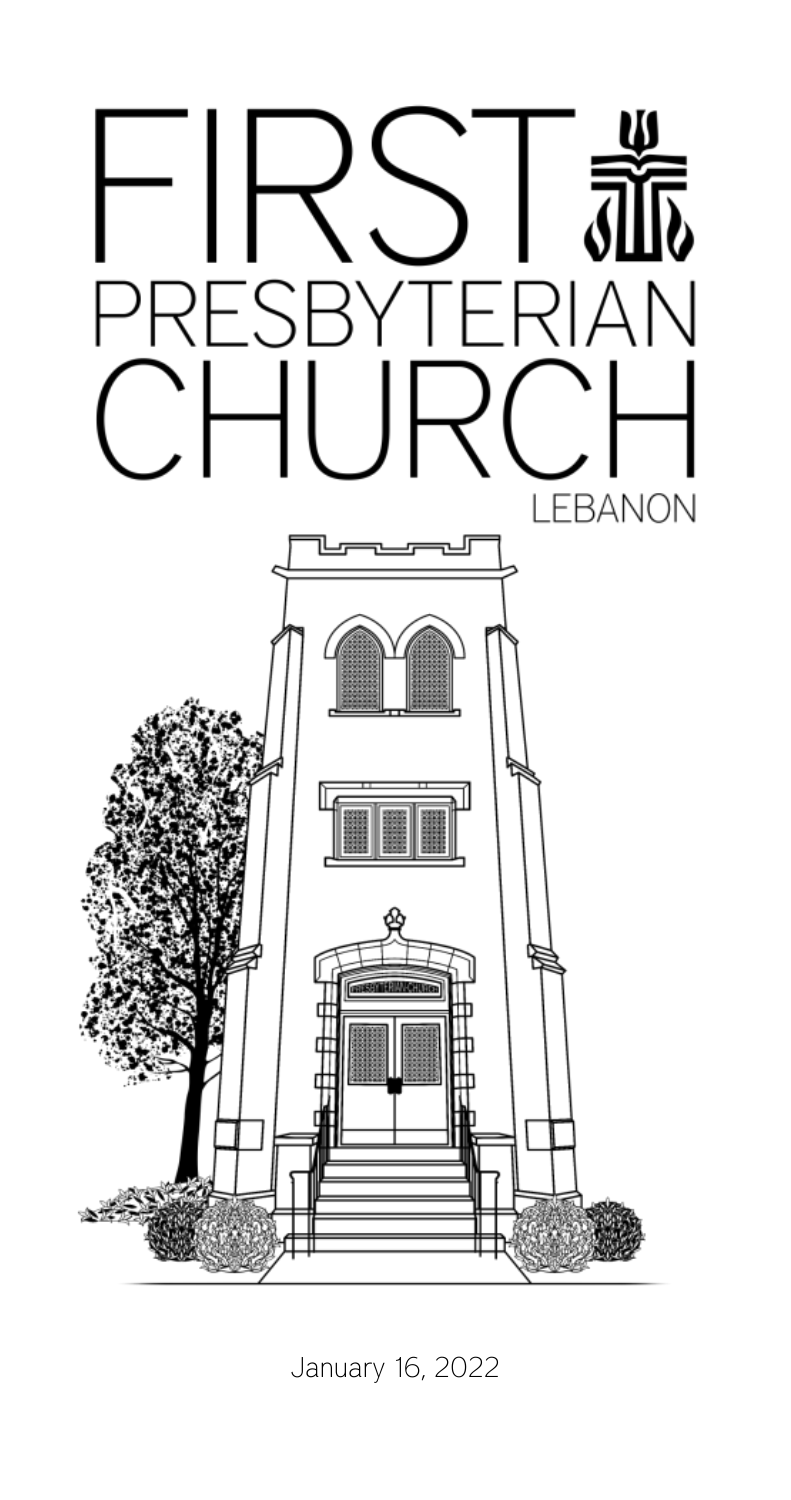# Service for the Lord's Day

January 16, 2022 *Second Sunday in Ordinary Time* 11:00 A.M.

### The Gathering

*To Glorify God and Enjoy God Forever*

### Prelude Chiming the Hour

#### Choral Introit

| *CALL TO WORSHIP | from Judges 5 "The Song of Deborah"                             |
|------------------|-----------------------------------------------------------------|
| Leader:          | Hear, O kings; give ear, O Princes; to the Lord I               |
|                  | will sing, I will make melody to the Lord, the God              |
|                  | of Israel.                                                      |
|                  | <b>People:</b> The mountains quaked before the Lord, the One of |
|                  | Sinai, the God of Israel.                                       |
|                  | Leader: Most blessed of women was Jael, he asked for            |
|                  | water and she gave him milk. She put her hand to                |
|                  | the tent peg and struck Sisera with a blow.                     |
| People:          | He sank, he fell, he lay still at her feet.                     |
| Leader:          | So perish all your enemies, O Lord!                             |
| People:          | But may your friends be like the sun as it rises in its         |
|                  | might.                                                          |
|                  |                                                                 |

\*Hymn No. 276 *Great Is Thy Faithfulness* faithfulness

#### WELCOME AND ANNOUNCEMENTS

#### Call to Reconciliation

#### PRAYER OF CONFESSION (unison)

God of all Creation, who loved us into being, you nurture and care for us despite our sin. When we fall, you pick us up. When we are wounded, you nurse us back to health. When we grieve, you embrace us in your loving arms. Grant us grace when we create barriers which deny your love. Forgive us when we prevent others from serving you. Transform us, O God, that we may delight in your will and walk in your ways this day and forevermore. Amen.

## Silent Prayers of Confession

#### Assurance of Pardon

Leader: In Jesus Christ, our sins are forgiven. People: Alleluia and Amen!

<sup>\*</sup> Those who are able are invited to stand.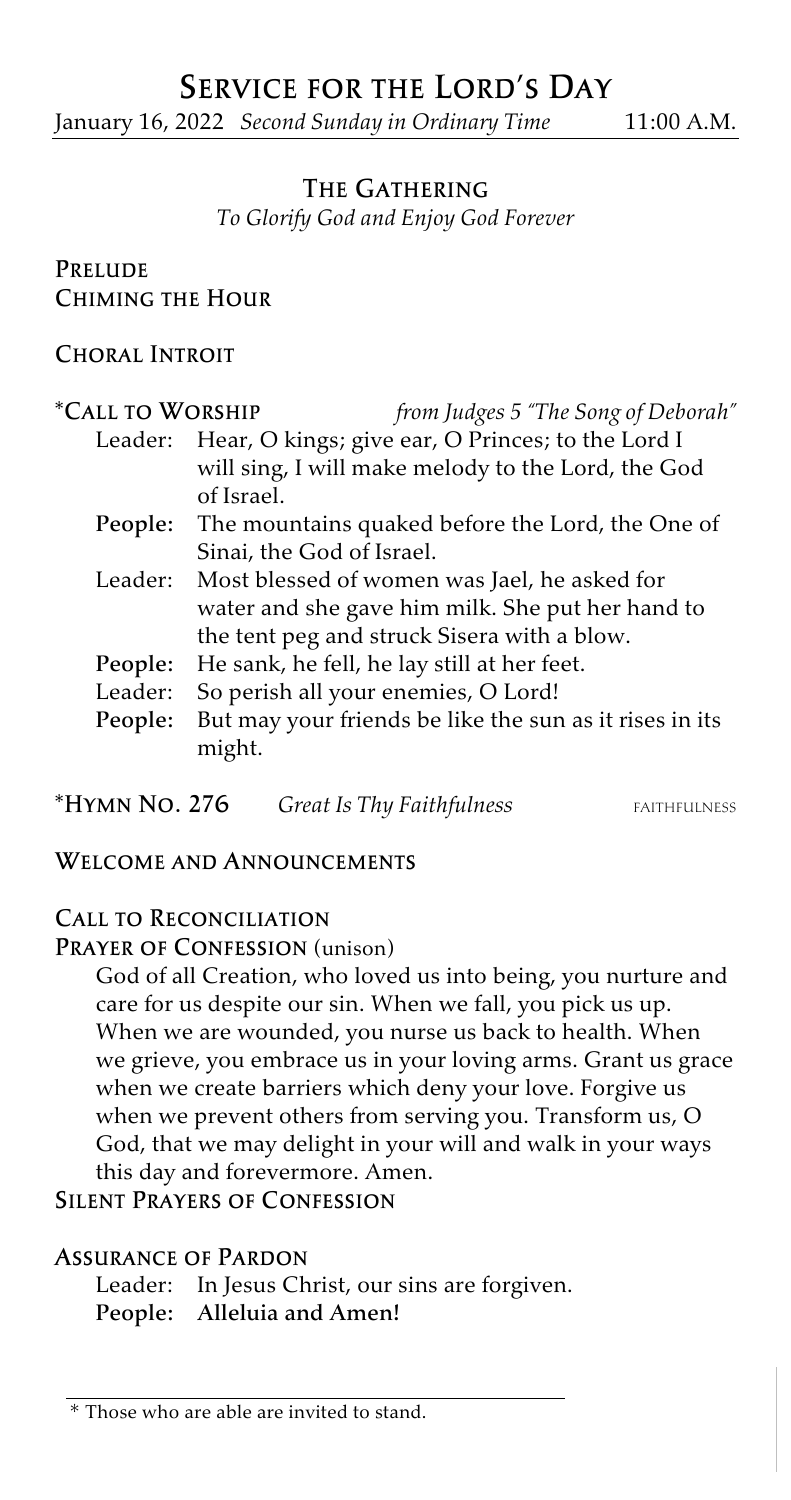#### \*GLORIA PATRI Hymn No. 579

*Glory be to the Father, and to the Son, and to the Holy Ghost; As it was in the beginning, is now, and ever shall be, World without end. Amen, Amen.*

#### \*The Peace

The Peace of Christ be with you. And also with you.

### The Word of God

#### PRAYER FOR ILLUMINATION (unison)

Spirit Divine, each day you raise us up to experience new life. Open our hearts and guide our reading of your holy word. Equip us to discern your will for the church today and empower us to spread Christ's liberating word by caring for neighbor and stranger without reserve. In God's holy name we pray, Amen!

SCRIPTURE READING Matthew 28:1-10 The Word of the Lord. **Thanks be to God!**

**DUET** *It Is Well* Lisa Nelson TIME FOR THE CHILDREN Rev. Sherard Edington

Sermon *A Woman's Place Is in the Pulpit* Michael Schulte

### Response of the People

\*Hymn No. 434 *Today We Are Called to Be Disciples* kingsfold

#### \*Affirmation of Faith The Apostles' Creed

I believe in God the Father Almighty, Maker of heaven and earth,

And in Jesus Christ his only Son, our Lord, who was conceived by the Holy Ghost, born of the Virgin Mary, suffered under Pontius Pilate, was crucified, dead, and buried; he descended into hell; the third day he rose again from the dead; he ascended into heaven, and sitteth on the right hand of God the Father Almighty; from thence he shall come to judge the quick and the dead.

I believe in the Holy Ghost; the holy catholic church; the communion of saints; the forgiveness of sins; the resurrection of the body; and the life everlasting. Amen.

Offertory Prayer **OFFERTORY**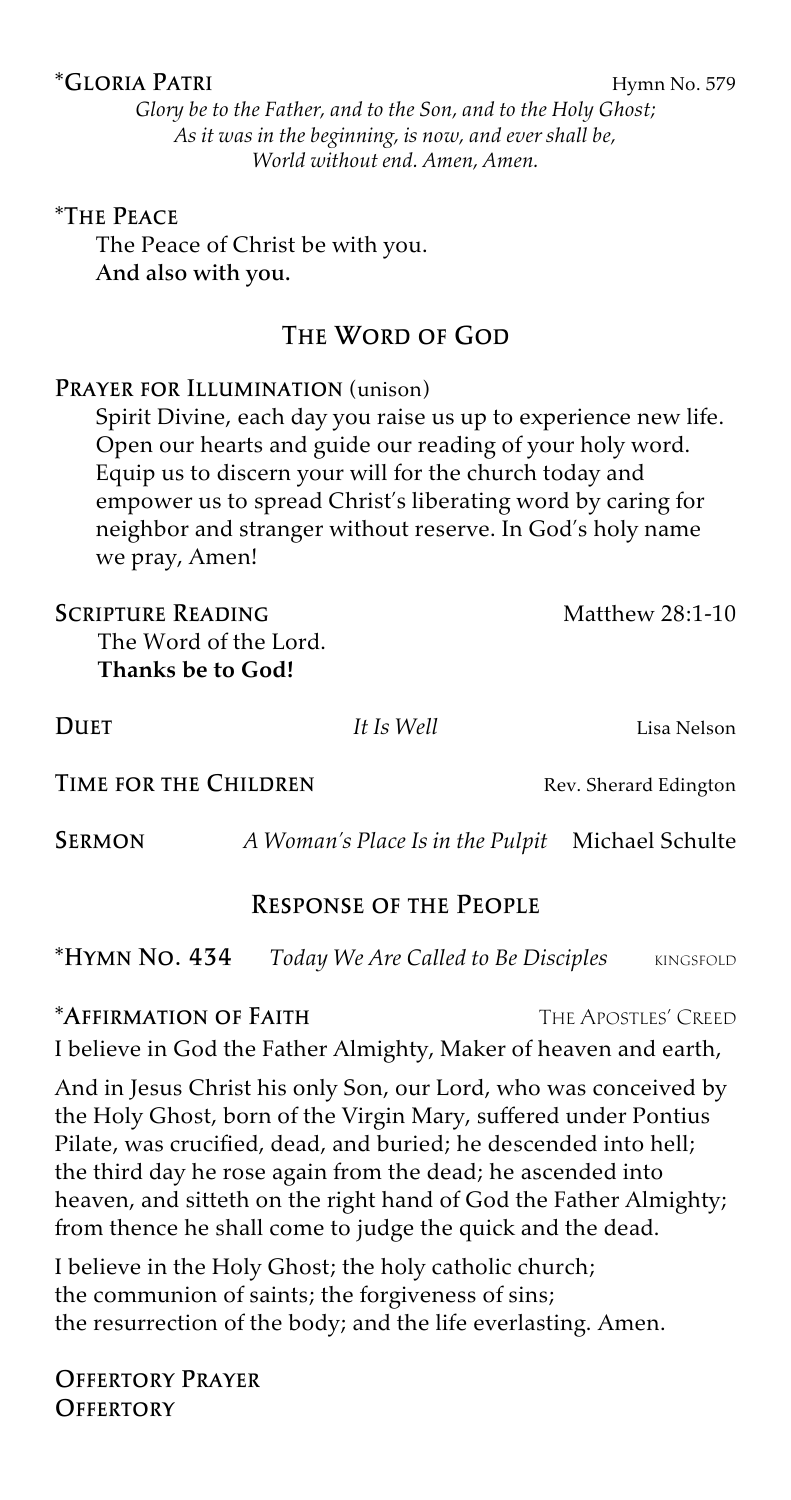#### ORDINATION AND INSTALLATION OF OFFICERS PROPOUNDING OF THE CONSTITUTIONAL QUESTIONS TO THE OFFICER

## TO THE CONGREGATION

Do we, the members of the church, accept *Patricia, Lee, David, Wayne, Mark, Patricia, Jonathan, Carol, Van, and Sandra* as ruling elders or deacons, chosen by God through the voice of this congregation to lead us in the way of Jesus Christ? We do.

Do we agree to pray for them, to encourage them, to respect their decisions, and to follow as they guide us, serving Jesus Christ, who alone is Head of the Church? We do.

## THE LAYING ON OF HANDS PRAYER OF INSTALLATION AND LORD'S PRAYER

(Traditional) Hymnal Page 16

### Sending Forth

\*Hymn No. 526 *For All the Saints* sine nomine

\*Charge and Benediction \*Choral Response

\*Postlude

WORSHIP NOTES – Participating in the service today is Sarah Harris, French horn and Melody Mosely, piano.

### Key Terms Used in Today's Sermon

Complementarianism: the belief that "men and women are equal in value and dignity" but "men and women have different roles in marriage as part of the created order" (from *Evangelical Feminism and Biblical Truth* by Wayne Grudem).

Egalitarianism: the belief that "all believers—without regard to gender, ethnicity, or class—must exercise their God-given gifts with equal authority and equal responsibility in the church, home, and world" (from *The Council for Biblical Equality*).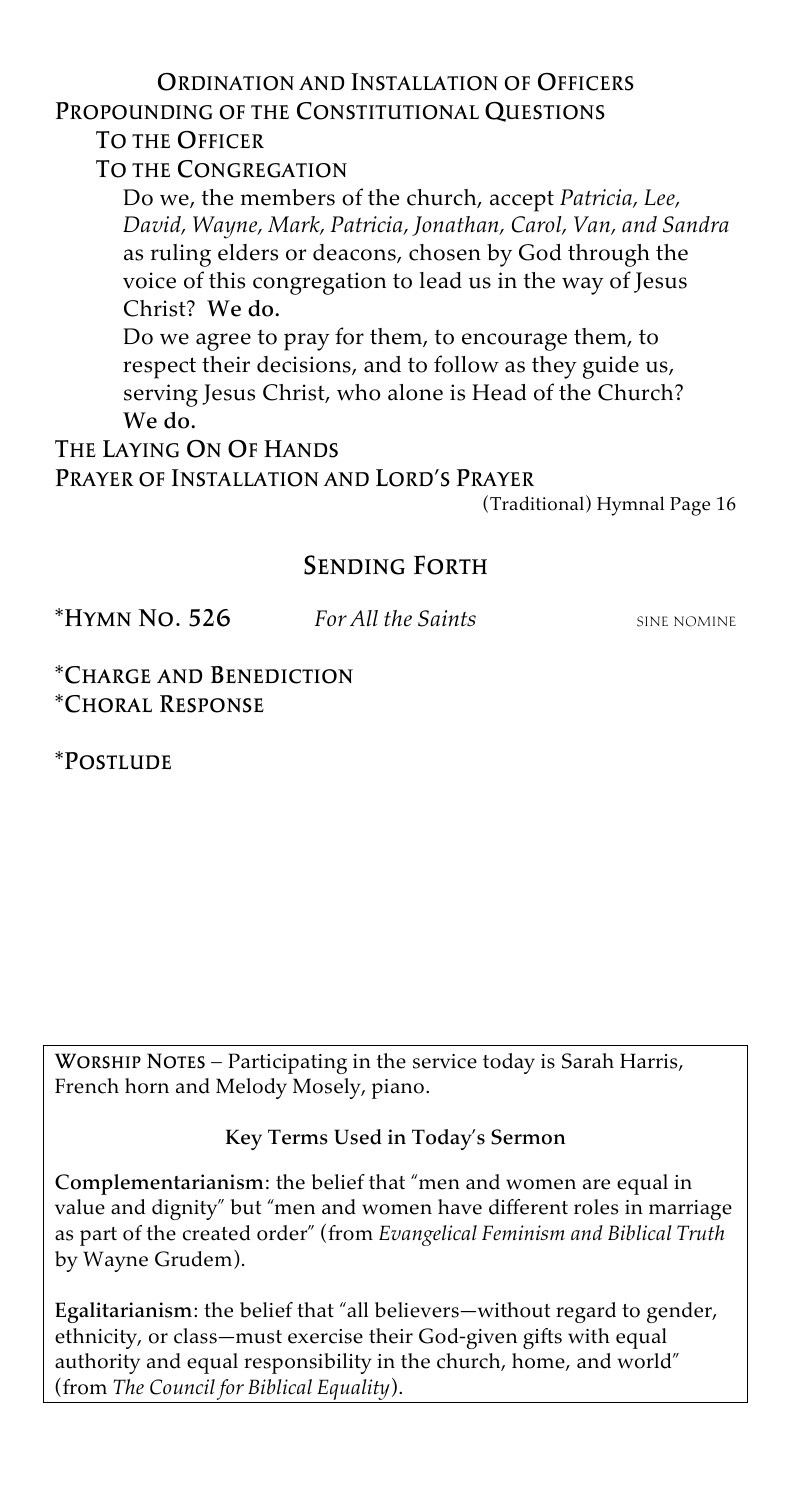We extend a warm welcome to all who worship with us this morning. If you are seeking a church home, we invite you to become a member of First Presbyterian Church. For more information, please speak to the pastor at the close of the service.

For WiFi access go to go to FPC\_CONNECT. Password 6154441360.

## Announcements

THANK YOU TO OUTGOING CHURCH OFFICERS

Our most sincere thanks go to the following officers who will complete their terms of service this month. Your work is deeply appreciated.

Elders – Suanne Bone, Don Goodwin, David Howell, Adrienne Johnson

Deacons – Becky Harm, Lee Lyle, Sandra Patton, Emily Peyton

NEW OFFICERS - At the service today we will celebrate the Ordination and Installation of the new class of church officers. (\* Indicates that the person is to be ordained.)

RULING ELDERS: Patricia Bone, \*Jackie Cowden(will be installed at a later date), David Foutch, Lee Lyle, Tracey Hay, Wayne Patton

Deacons: \*Carol Benson, Jonathan Bouton, Mark Fain, Patricia Hatcher, \*Carol Turner, \*Van Turner, Sandra Weatherford

Souper Bowl of Caring Food Drive – As the NFL playoffs commence, so does our annual Souper Bowl of Caring Food Drive to collect food for the Wilson County Community Help Center. Our goal this year is to collect 1,000 food items. You can donate your food based on the team you believe will win the Super Bowl (monetary donations are also accepted). When a team loses, their food will be given to the team to whom they lost. On Super Bowl Sunday, ONE team will claim the food drive victory.

## **YOUTH**

Youth Group (5<sup>th</sup> -12<sup>th</sup> grade) –Meets on Wednesdays at 6:00 p.m.

## This Week at FPC

| Today               |                         | Wednesday |                           |
|---------------------|-------------------------|-----------|---------------------------|
| 8:45 a.m. Worship   |                         |           | 6:00 p.m. Youth Group     |
|                     | 9:45 a.m. Church School |           | 6:30 p.m. Choir Practice  |
| 11:00 a.m. Worship  |                         | Thursday  |                           |
| Monday              |                         |           | 9:00 a.m. Preschool       |
| Tuesday             |                         |           | 6:00 p.m. Boy Scouts      |
| 9:00 a.m. Preschool |                         |           | 6:30 p.m. Praise Team     |
|                     |                         | Friday    |                           |
|                     |                         | Saturday  |                           |
|                     |                         |           | 8:00 a.m. Men's Breakfast |